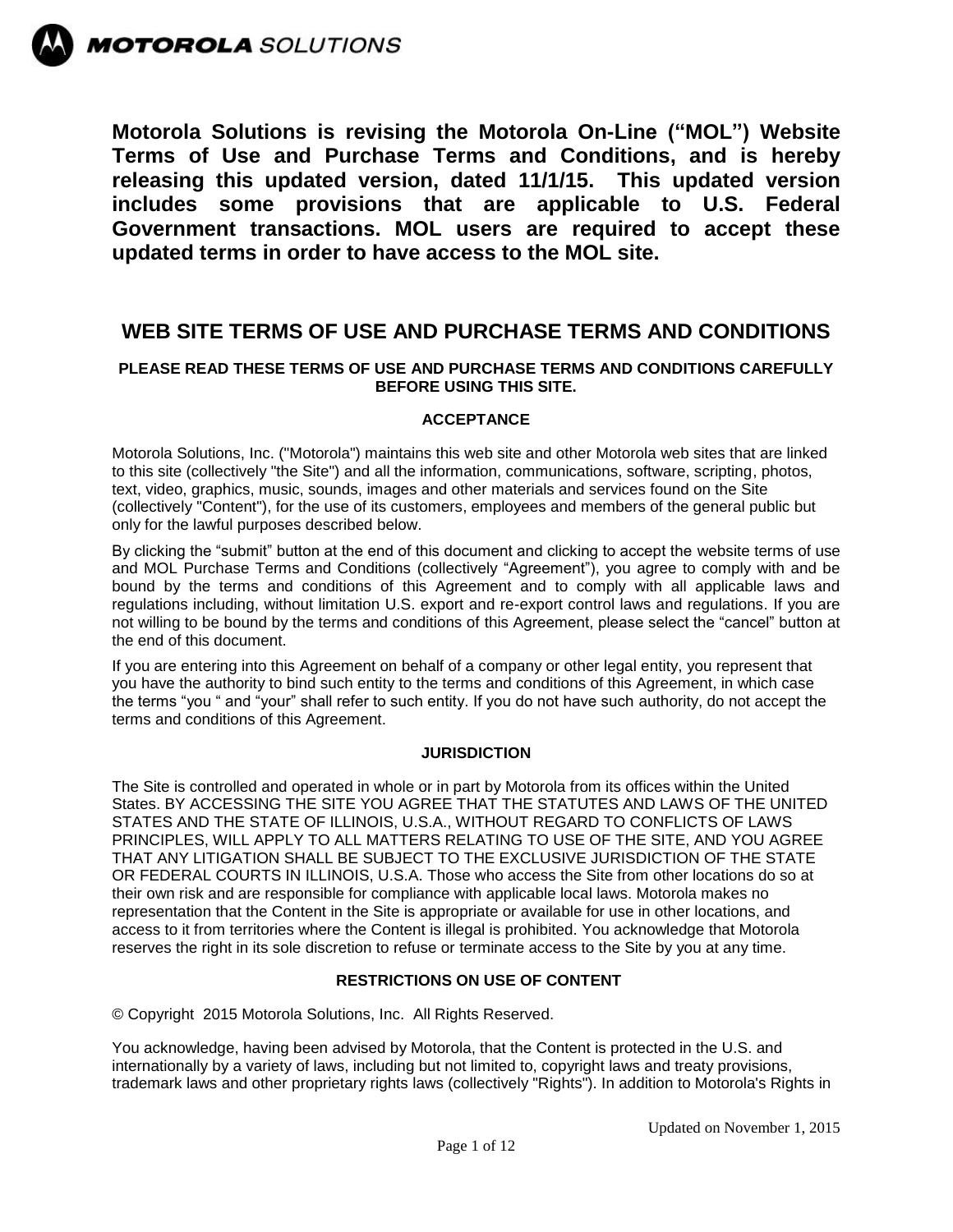

individual elements of the Content, Motorola or its licensors own a copyright in the selection, coordination and arrangement of the Content.

You are hereby granted permission to access the Content from the Site in whole or in part, (and, except where otherwise specified or provided by Motorola, print a single copy of the information) but only for purposes of viewing and browsing through the Site or ordering products or services from the Site. This permission terminates automatically if you breach any of the terms and conditions of this Agreement. Motorola is not granting you any permission to use the Content other than the permission expressly stated in this Agreement. All other uses of Content from the Site, including, but not limited to modification, publication, transmission, participation in the transfer or sale of, reproduction, creation of derivative works from, distribution, performance, display, incorporation into another web site, reproducing the Site (whether by linking, framing or any other method), or in any other way exploiting any of the Content, in whole or in part, or downloading and using software repeatedly for uses other than those expressly permitted may not be made without Motorola's prior express written consent.

# **SUBMISSION OF INFORMATION**

Although Motorola provides certain encryption in an effort to protect the electronic transmission of credit card numbers or social security numbers ("financial information") that you submit to Motorola through the Site, Motorola does not guarantee the security of any information transmitted to or from the Site. You agree to assume the security risk for any information you provide using the Site.

Other than the financial information, do not send any confidential or proprietary information to Motorola through the Site. Except for the financial information, any information you do send to Motorola through the Site will be deemed NOT to be confidential ("non-confidential information"). For any non-confidential information you do send, you hereby grant Motorola an unrestricted, royalty-free, irrevocable license to use, reproduce, display, perform, modify, transmit and distribute the non-confidential information, and agree that Motorola is free to use any ideas, concepts, know-how or techniques that you send Motorola for any purpose.

You are prohibited from posting or transmitting to or from the Site any unlawful, threatening, libelous, defamatory, obscene, scandalous, inflammatory, pornographic, or profane material, or any other material that could give rise to any civil or criminal liability under the law.

#### **PASSWORDS/COSTS**

All communication and equipment costs to access the Site are your responsibility. Your passwords are the key to logging onto the Site, access to information, generation of quotes, ordering Products and services. You are responsible for how the Site is used via your password(s), and you must ensure that your password(s) and information, quotes, orders and anything derived from your password(s) are used correctly and are authorized by you. You acknowledge and agree that anyone to whom a password(s) is given, or whomever you allow access to the site are authorized to send and receive information over the Site on your behalf and to conduct electronic transactions over the Site on your behalf, including the submission of electronic orders for the purchase of products, systems and/or services as contemplated by this Agreement and all the terms and conditions described, referenced, or linked herein.

#### **PRIVACY POLICY**

The use of the Site is subject to Motorola's Privacy Policy. Please read such policy at [http://www.motorolasolutions.com/en\\_us/about/privacy-policy.html](http://www.motorolasolutions.com/en_us/about/privacy-policy.html)

#### **REVISIONS**

Motorola may revise or withdraw the Content, in whole or in part, at any time without notice. Motorola may at any time revise this Agreement by updating this posting. By using the Site, you agree to be bound by any such revisions and you agree to periodically visit this page to determine the then current Agreement terms and conditions to which you are bound.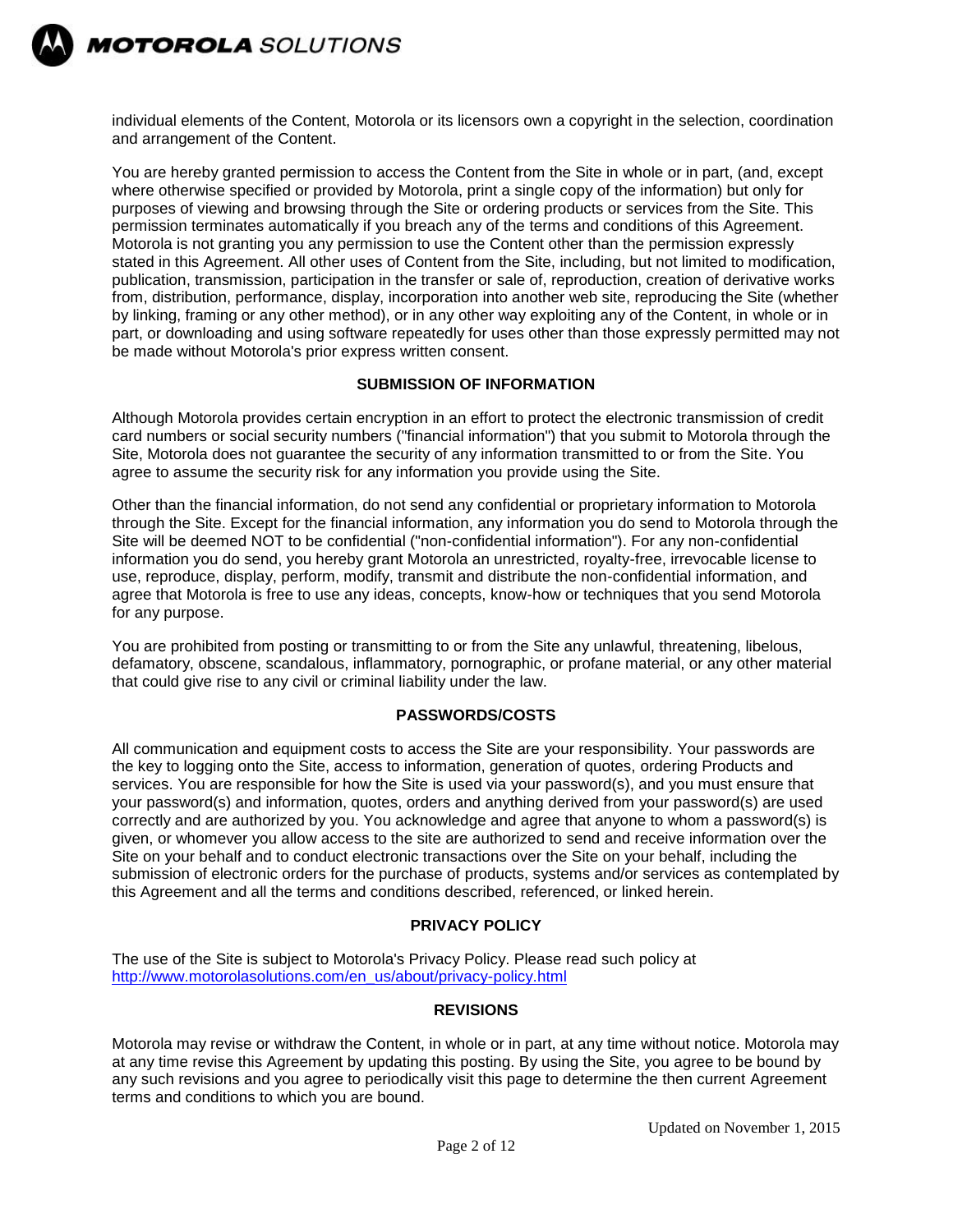

#### **LINKS TO THIRD PARTY WEB SITES**

Motorola makes no representations whatsoever about any other web site which you may access through the Site. When you access a non-Motorola web site, please understand that it is independent from Motorola, and that Motorola has no control over the content on that web site. In addition, a link to a non-Motorola web site does not mean that Motorola endorses or accepts any responsibility for the content, or the use, of such web site. It is up to you to take precautions to ensure that whatever you select for your use is free of such items as viruses, worms, trojan horses and other items of a destructive nature. Motorola makes no representation or warranty as to any third party products.

#### **DISCLAIMER OF WARRANTY FOR USE OF SITE**

MOTOROLA DOES NOT WARRANT OR MAKE ANY REPRESENTATIONS REGARDING THE USE, VALIDITY, ACCURACY, OR RELIABILITY OF, OR THE RESULTS OF THE USE OF, OR OTHERWISE RESPECTING, THE CONTENT OF THE SITE OR ANY OTHER WEB SITES LINKED TO OR FROM THE SITE. THE CONTENT OF THE SITE IS PROVIDED "AS IS" WITHOUT WARRANTIES OF ANY KIND EITHER EXPRESS OR IMPLIED. TO THE FULLEST EXTENT POSSIBLE PURSUANT TO APPLICABLE LAW, MOTOROLA DISCLAIMS ALL WARRANTIES, EXPRESS OR IMPLIED, INCLUDING, BUT NOT LIMITED TO, IMPLIED WARRANTIES OF MERCHANTABILITY, FITNESS FOR A PARTICULAR PURPOSE, NON-INFRINGEMENT OR OTHER VIOLATION OF RIGHTS.

SOME JURISDICTIONS DO NOT ALLOW THE EXCLUSION OR LIMITATION OF INCIDENTAL OR CONSEQUENTIAL DAMAGES, OR LIMITATION ON HOW LONG AN IMPLIED WARRANTY LASTS, SO THE ABOVE LIMITATIONS OR EXCLUSIONS MAY NOT APPLY.

# **LIMITATION OF LIABILITY FOR USE OF SITE**

MOTOROLA WILL NOT BE LIABLE FOR ANY DAMAGES OF ANY KIND ARISING OUT OF OR RELATING TO THE USE OR THE INABILITY TO USE THE SITE, ITS CONTENT OR LINKS, INCLUDING, BUT NOT LIMITED TO, SPECIAL, INCIDENTAL OR CONSEQUENTIAL DAMAGES.

SOME JURISDICTIONS DO NOT ALLOW THE EXCLUSION OR LIMITATION OF INCIDENTAL OR CONSEQUENTIAL DAMAGES, SO THE ABOVE LIMITATION OR EXCLUSION MAY NOT APPLY TO YOU.

# **TRADEMARKS**

MOTOROLA, MOTO, MOTOROLA SOLUTIONS and the Stylized M Logo are trademarks or registered trademarks of Motorola Trademark Holdings, LLC and are used under license. ©2015 Motorola Solutions, Inc. All rights reserved. You may not use any of these trademarks as a hyper link to other sites. The only trademark you are authorized to use is the Motorola Original checkmark logo as set forth in the Motorola Brand Guidelines found at [www.motorolasolutionsbrand.com.](http://www.motorolasolutionsbrand.com/) Any other use of the trademarks is prohibited.

# **PURCHASE TERMS AND CONDITIONS**

#### **I. UNDERLYING AGREEMENT**

If there exists a valid and executed written contract between you and Motorola (the "Underlying Agreement") that authorizes you to purchase equipment and/or services or license software (collectively "Products") via the Site, that Underlying Agreement is the complete agreement between you and Motorola with respect to the Products you purchase or license. No other terms and conditions shall apply and Motorola shall not be bound by any other terms and conditions whatsoever, including those which may be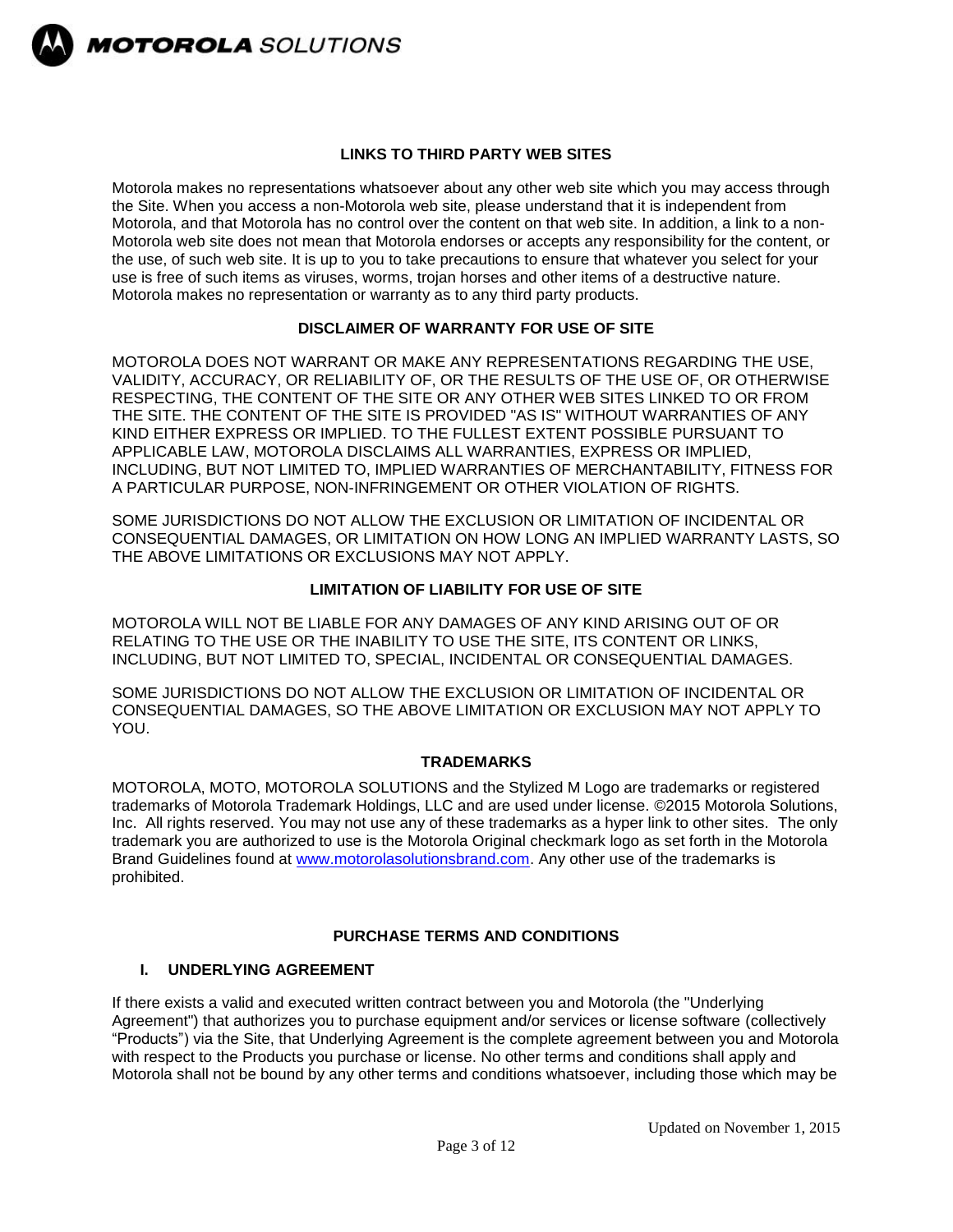

included in your purchase order or which may have governed previous purchase and/or license transactions between you and Motorola.

If you participate in the Federal Government Market Specialization segment of the PartnerEmpower Program, then the terms and conditions of the Federal Government Amendment will apply to all sales made to Federal Government entities or if the Federal Government is an end-user.

# II. **NO UNDERLYING AGREEMENT**

**MOL Purchase Terms and Conditions:** If there does not exist a written contract between you and Motorola that authorizes you to purchase Products via the Site, and you choose to purchase Products via the Site, this Agreement is the complete agreement between you and Motorola with respect to the Products you purchase or license and such Agreement will constitute a contract between you and Motorola. No other terms and conditions shall apply and Motorola shall not be bound by any other terms and conditions whatsoever, including those which may be included in your customary purchase order or which may have governed previous purchase and/or license transactions between you and Motorola. This Agreement will also constitute the complete agreement between you and Motorola concerning the conduct of electronic transactions, replacing any prior or written communications between the parties with respect to electronic transactions. There are no conditions, understandings, agreements, representations or warranties, expressed or implied regarding the conduct of electronic transactions between the parties, which are not specified herein.

**Order and Acceptance:** You agree that your order is an offer to purchase or license Product(s) at the prices shown on the Site and in accordance with this Agreement. You agree that this Agreement may not be altered, supplemented, or amended by the use of any other document(s) and any such attempt will be null and void. You also agree that any order will only include Products that Motorola has authorized you to purchase or license, and you agree that Motorola may modify or withdraw such authorization at any time. Motorola shall indicate its acceptance of your order by shipping the selected Product(s) to you. The banking, negotiation or other use of any payment shall not constitute an acceptance by Motorola.

**U.S. Federal Orders**: Due to the unique compliance requirements associated with U.S. Federal transactions, and to ensure there is a coordinated "go to market" strategy for such transactions, please be advised that all Federal transactions, including Direct transactions with Federal agencies AND Indirect transactions with Federal Prime Contractors, must be pre-approved by the Motorola Federal Division. You will need to request and fill out the Federal Division request form and send it to [usfgchannel@motorolasolutions.com](mailto:usfgchannel@motorolasolutions.com) to be authorized to pursue the transaction. Note that pricing of the transaction will continue to be based upon the pricing in MOL.

All transactions conducted on this Site are governed by this Agreement, as updated on November 1, 2015. **Note** that the updated Agreement includes some provisions that apply to Federal transactions; these provisions do not apply to non U.S. Federal transactions.

**Title and Risk of Loss:** Title to the Products and risk of loss passes from Motorola to you upon shipment from Motorola's facility, except that title to software will not pass to you at any time.

**Shipping Costs:** Separate charges for shipping and handling will be added to the price of the Products ordered unless you have made other prior arrangements with Motorola. Shipping and delivery dates are best estimates only.

**Payment:** Unless your account is approved by Motorola for net 30 day payment terms (in which case charges will be invoiced upon shipment by Motorola), a valid credit card acceptable to Motorola is required for payment. Your credit card will not be charged until Products are shipped. Payment of all applicable taxes, assessments, or duties which may be imposed upon the shipment or sale of the Products shall be your sole responsibility and shall be paid by you.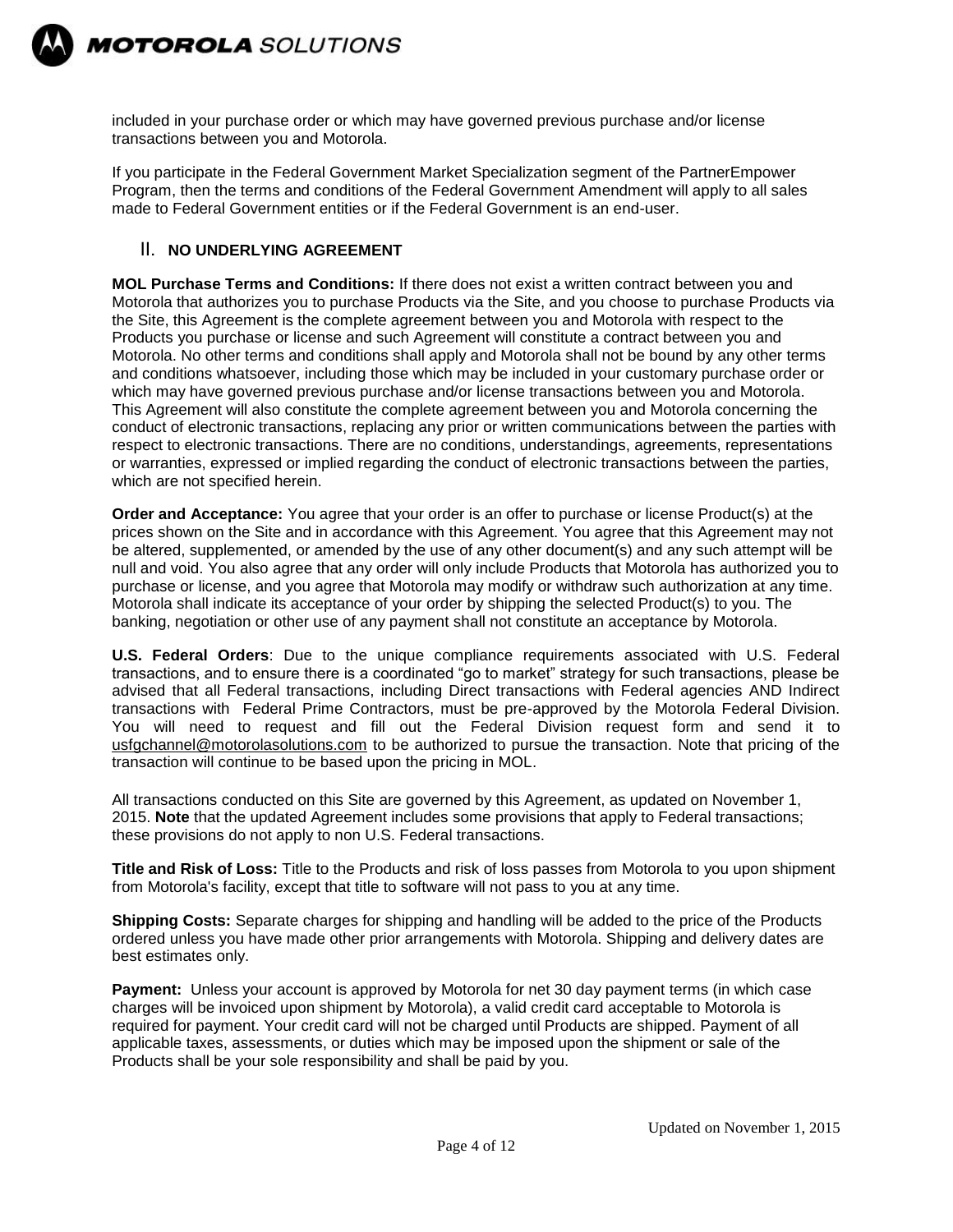

**MOTOROLA** SOLUTIONS

**Taxes:** The purchase and license prices do not include any amount for federal, state, or local excise, sales, lease, service, rental, use, property, occupation, or other taxes, all of which (other than federal, state, and local taxes based on Motorola's income or net worth) will be paid by you except as exempt by law.

**Limitation of Liability:** EXCEPT FOR BODILY INJURY (INCLUDING DEATH) AND DAMAGE TO TANGIBLE PROPERTY MOTOROLA'S TOTAL LIABILITY ARISING OUT OF OR RELATED TO THIS AGREEMENT WHETHER FOR BREACH OF CONTRACT, WARRANTY, MOTOROLA'S NEGLIGENCE, STRICT LIABILITY IN TORT OR OTHERWISE, IS LIMITED TO THE PRICE OF THE PARTICULAR PRODUCT SOLD HEREUNDER WITH RESPECT TO WHICH LOSSES OR DAMAGES ARE CLAIMED. IN NO EVENT WILL MOTOROLA BE LIABLE FOR SPECIAL, INCIDENTAL OR CONSEQUENTIAL DAMAGES EVEN IF MOTOROLA WAS ADVISED OF THE POSSIBILITY OF SUCH DAMAGES.

**Licenses and Authorizations:** You are solely responsible for obtaining any licenses or other authorizations required by the Federal Communications Commission ("FCC") or any other federal, state, or local governmental agency. You are solely responsible for complying with applicable FCC rules and regulations and the applicable rules and regulations of any other federal, state, or local governmental agency. Neither Motorola nor any of its employees is your agent in FCC or other governmental matters.

**Force Majeure:** In addition to other limitations on liability set forth herein, Motorola shall not be liable for any delay or failure to perform due to any cause beyond its control. Causes include, but are not limited to, strikes, acts of God, your acts, interruptions of transportation or inability to obtain necessary labor, materials or facilities, default of any supplier, or delays in FCC frequency authorization or license grant. In the event Motorola is unable to wholly or partially perform because of any cause beyond its control, Motorola may terminate this Agreement without any liability to you.

**Confidential Information**: You will not disclose any material or information identified as Motorola Confidential Proprietary to third parties without Motorola's prior written permission, unless Motorola makes such material or information public, or disclosure is required by law. If you are required by law to disclose such material or information, you will notify Motorola prior to such disclosure.

**Representations and Commitments:** Motorola is not making, and you are not relying upon any representations or commitments except for those expressly set forth in this Agreement, including but not limited to representations or commitments related to price guarantees, the origin or content of purchased Products; prevailing wage requirements; equal employment opportunity, non-discrimination, drug-free workplaces or workforces, and other personnel matters; the conduct of business in any particular nation or jurisdiction; compliance with environmental laws and regulations; insurance coverage of any nature; compliance with the FAR (except as addressed below); compliance with specific state or local laws, regulations or ordinances; use of small, minority, women, disabled, veteran, and disabled veteran-owned businesses; or indemnification of the buyer for any reason.

#### **Federal transaction Representations and Commitments**:

#### **THE FOLLOWING CLAUSES ARE INCORPORATED BY REFERENCE FROM THE FEDERAL ACQUISITION REGULATION (FAR) WITH THE SAME FORCE AND EFFECT AS IF THEY WERE GIVEN IN FULL TEXT.**

- 52.203-13 Contractor Code of Business Ethics and Conduct APR 2010
- 52.219-8 Utilization of Small Business Concerns OCT 2014
- 52.222-26 Equal Opportunity MAR 2007
- 52.222-35 Equal Opportunity for Veterans Jul 2014
- 52.222-36 Affirmative Action for Workers with Disabilities Jul 2014
- 52.222-37 Employment Reports on Veterans (Jul 2014)
- 52.222-40 Notification of Employee Rights Under the National Labor Relations Act DEC 2010
- 52.222-50 Combating Trafficking in Persons FEB 2009
- 52.247-64 Preference for Privately Owned US-Flag Commercial Vessels FEB 2006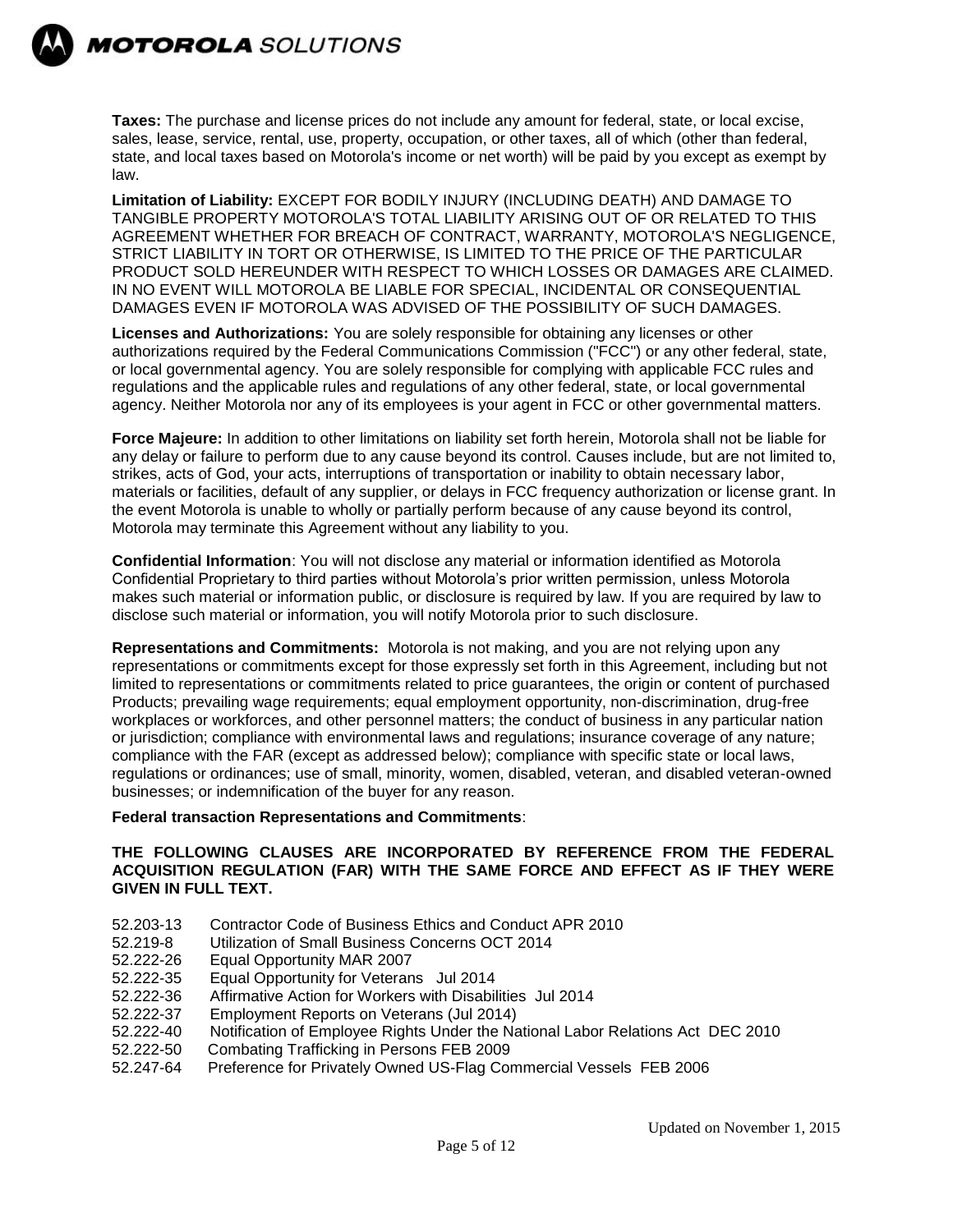

No other FAR or FAR Supplement provisions, nor any other prime contract provisions, are accepted by Motorola, even if referenced in your purchase orders. Motorola does not represent that any ordered items necessarily meet new materials requirements. You represent that there is no requirement for certified cost or pricing data or price support information from Motorola.

With regard to Buy American Act provisions, Motorola is representing that the Products meet the definitions of a commercial item and information technology as defined in FAR 2.101, and therefore consistent with FAR rule FAR 25.103(e), acquisitions of information technology meeting the commercial item definition, and using fiscal year 2004 or subsequent funds are exempt from the Buy American Act and Balance of Payments.

With regard to Trade Agreement ("TAA") provisions and if TAA applies (orders over \$204,000), you shall contact Motorola for further TAA information.

**Assignments:** Motorola may assign any of its rights or subcontract any of its obligations under this Agreement without prior notice to you and without your consent.

**Limited Applicability:** This Agreement applies only to the purchase and Products and does not involve or apply to the performance by Motorola of any services such as installation, maintenance, customer product design, product engineering or project management.

**No Right to Audit or Inspect**: Motorola's books, records and facilities will not be subject to an audit or inspection at any time or for any reason whatsoever.

**Causes of Action:** Any action relating to this Agreement must be brought within one year of the accrual of the cause of action.

**Waiver:** One waiver of a right or remedy of either party does not constitute a permanent waiver or a waiver of any other right or remedy of that party.

**Severability:** If any provision of this Agreement is held to be invalid or unenforceable, that provision will be severed and the remainder of the Agreement will remain in full force and effect as if the invalid or unenforceable provision were not part of the Agreement.

**Headings:** Paragraph headings will not be construed as a limitation of the scope of any particular paragraph or section of this Agreement.

**Governing Law**: This Agreement will be governed by and interpreted in accordance with the laws of the State of Illinois.

**Entire Agreement:** This Agreement constitutes the entire agreement of the parties regarding purchase of the Products and supersedes all previous agreements and understandings, whether written or oral, relating to purchase and license of the Products.

#### **END OF WEBSITE TERMS OF USE AND PURCHASE TERMS AND CONDITIONS**

#### **REFER TO THE NEXT PAGE FOR MOTOROLA'S END-USER LICENSE AGREEMENT TERMS AND CONDITIONS**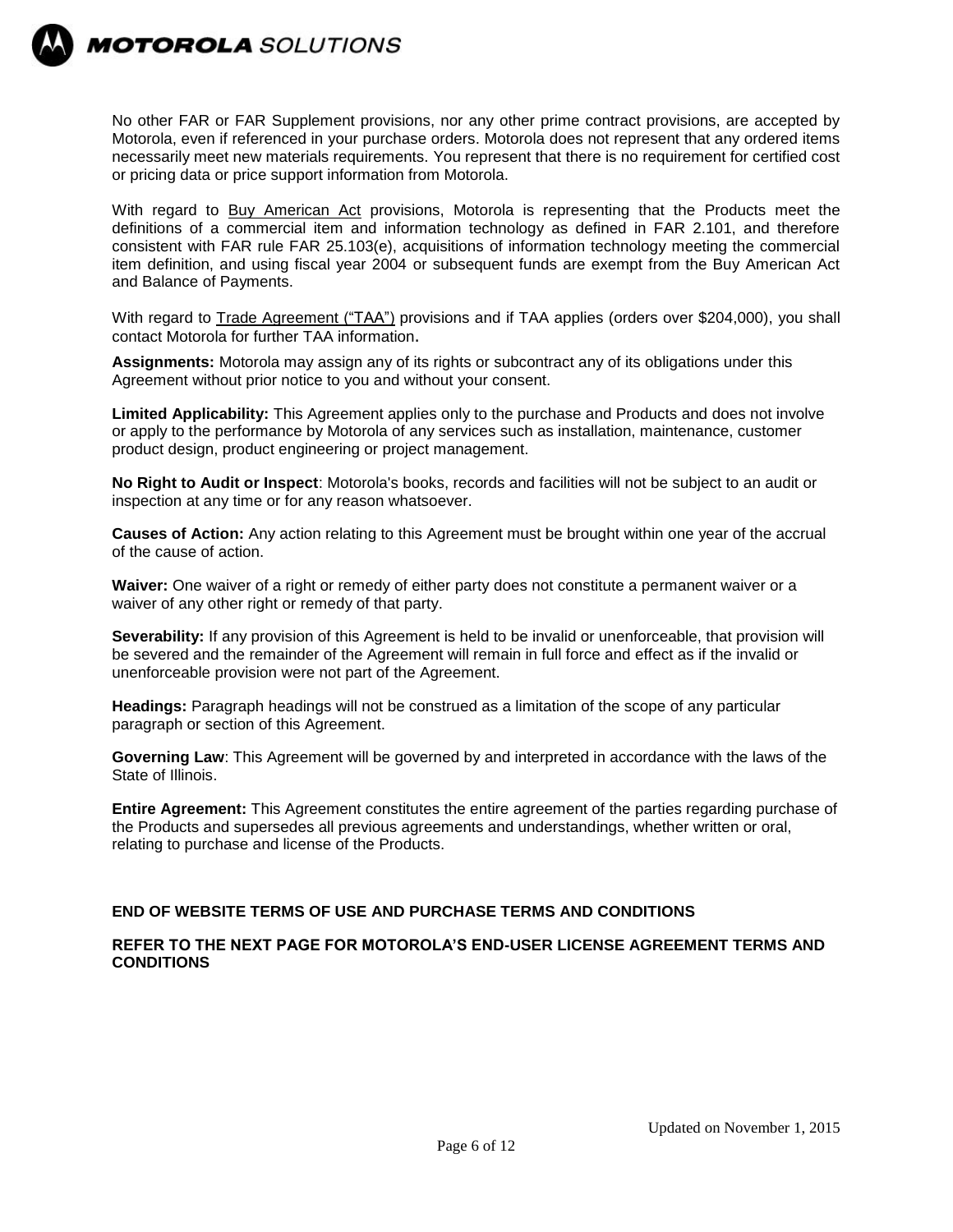

# **MOTOROLA END-USER SOFTWARE LICENSE AGREEMENT**

This Motorola End-User Software License Agreement ("End-User License Agreement") contains the terms and conditions of the license Motorola is providing to you, and your use of the Software and Documentation. If you are a reseller of the Products you will, prior to and as a condition of distributing any Software to End-Users, you shall notify your End- Users of the specific requirements, rights, duties, and limitations contained herein, and cause such end users to accept the terms and conditions in the End-User License Agreement set out below or incorporate substantially similar provisions thereof in an agreement by and between End-User and you.

# **SECTION 1: DEFINITIONS**

"Documentation" means product and software documentation that specifies technical and performance features and capabilities, and the user, operation and training manuals for the Software (including all physical or electronic media upon which such information is provided).

"Open Source Software" means software with either freely obtainable source code license for modification, or permission for free distribution.

"Open Source Software License" means the terms or conditions under which the Open Source Software is licensed.

"Software" (i) means proprietary software in object code format, and adaptations, translations, decompilations, disassemblies, emulations, or derivative works of such software; (ii) means any modifications, enhancements, new versions and new releases of the software provided by Motorola; and (iii) may contain items of software owned by a third party supplier. The term "Software" does not include any third party software provided under separate license or third party software not licensable under the terms of this Agreement. To the extent, if any, that there is a separate license agreement packaged with, or provided electronically with, a particular Product that becomes effective on an act of acceptance by the end user, then that agreement supersedes this End-User License Agreement as to the end use of that particular Product.

# **SECTION 2: GRANT OF LICENSE.**

Subject to the provisions of this End-User License Agreement, Motorola grants you a personal, limited, non-transferable (except as provided in Section 4), and non-exclusive license under Motorola's copyrights and confidential information embodied in the Software to use the Software, in object code form, and the Documentation solely in connection with your use of the Products. This End-User License Agreement does not grant any rights to source code.

If the Software licensed under this End-User License Agreement contains or is derived from Open Source Software, the terms and conditions governing the use of such Open Source Software are in the Open Source Software Licenses of the copyright owner and not this End-User License Agreement. If there is a conflict between the terms and conditions of this End-User License Agreement and the terms and conditions of the Open Source Software Licenses governing your use of the Open Source Software, the terms and conditions of the license grant of the applicable Open Source Software Licenses will take precedence over the license grants in this End-User License Agreement. If requested by you, Motorola will use commercially reasonable efforts to: (i) determine whether any Open Source Software is provided under this End-User License Agreement; (ii) identify the Open Source Software and provide you a copy of the applicable Open Source Software License (or specify where that license may be found); and, (iii) provide you a copy of the Open Source Software source code, without charge, if it is publicly available (although distribution fees may be applicable).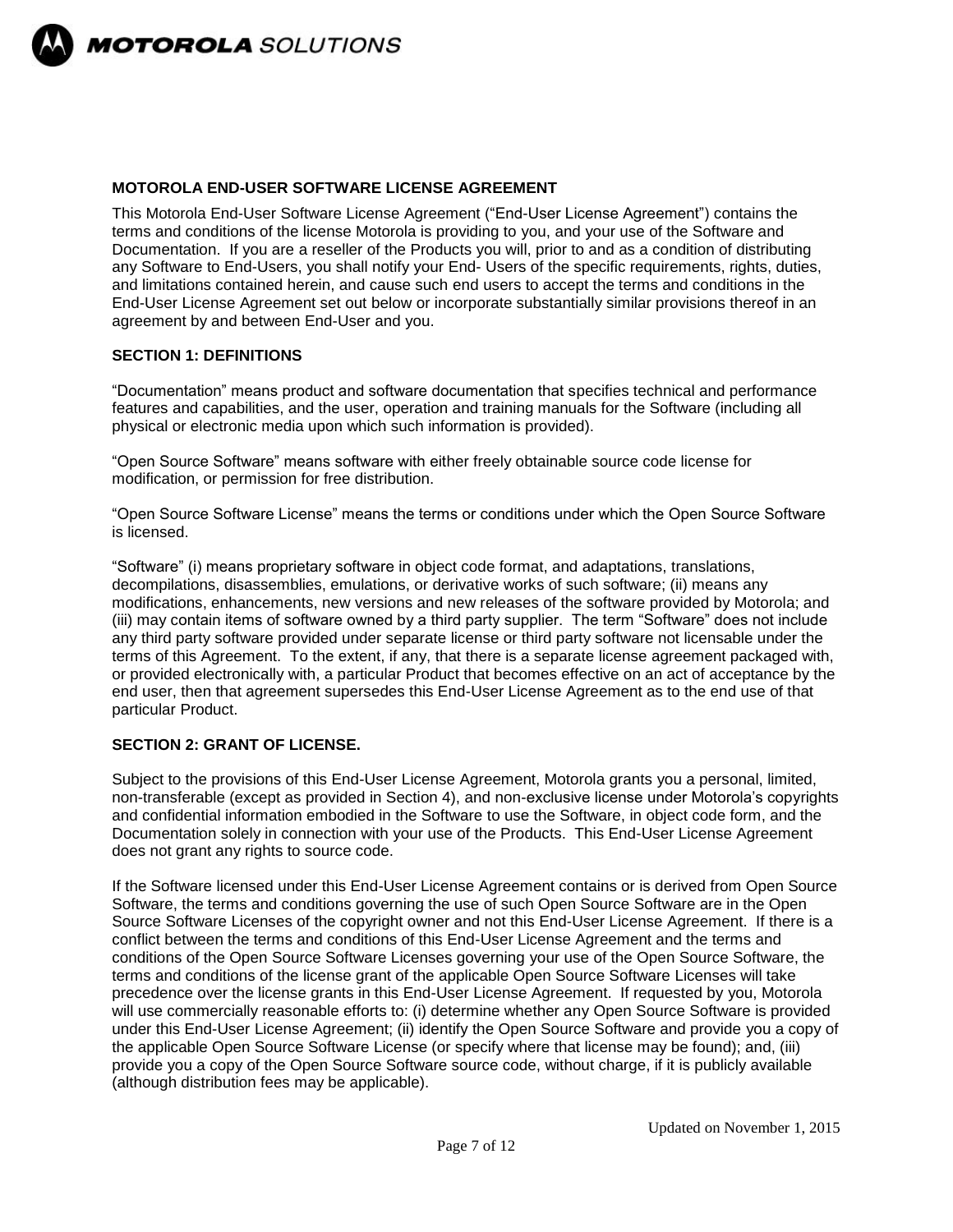

### **SECTION 3: LIMITATIONS ON USE**

You may use the Software only for your internal business purposes and only in accordance with the Documentation. Any other use of the Software is strictly prohibited and will be deemed a breach of this End-User License Agreement. Without limiting the general nature of these restrictions, you will not make the Software available for use by third parties on a "time sharing," "application service provider," or "service bureau" basis or for any other similar commercial rental or sharing arrangement.

You will not, and will not allow or enable any third party to: (i) reverse engineer, disassemble, peel components, decompile, reprogram or otherwise reduce the Software or any portion to a human perceptible form or otherwise attempt to recreate the source code; (ii) modify, adapt, create derivative works of, or merge the Software with other software; (iii) copy, reproduce, distribute, lend, or lease the Software or Documentation to any third party, grant any sublicense or other rights in the Software or Documentation to any third party, or take any action that would cause the Software or Documentation to be placed in the public domain; (iv) remove, or in any way alter or obscure, any copyright notice or other notice of Motorola's proprietary rights; (v) provide, copy, transmit, disclose, divulge or make the Software or Documentation available to, or permit the use of the Software by any third party or on any machine except as expressly authorized by this End-User License Agreement; or (vi) use, or permit the use of, the Software in a manner that would result in the production of a copy of the Software solely by activating a machine containing the Software. You may make one copy of Software to be used solely for archival, back-up, or disaster recovery purposes; *provided* that you may not operate that copy of the Software at the same time as the original Software is being operated. You may make as many copies of the Documentation as it may reasonably require for the internal use of the Software.

Unless otherwise authorized by Motorola in writing, You will not, and will not enable or allow any third party to: (i) install a licensed copy of the Software on more than one unit of a Product; or (ii) copy onto or transfer Software installed in one unit of a Product onto another device.

If you are purchasing Products that require a site license, you must purchase a copy of the applicable Software for each site at which you use such Software. You may make one additional copy for each computer owned or controlled by you at each such site. You may temporarily use the Software on portable or laptop computers at other sites. You must provide a written list of all sites where you use or intend to use the Software.

#### **SECTION 4: TRANSFERS**

You will not transfer the Software or Documentation to any third party without Motorola's prior written consent. Motorola's consent may be withheld at its discretion and may be conditioned upon transferee paying all applicable license fees and agreeing to be bound by this End-User License Agreement.

### **SECTION 5: OWNERSHIP AND TITLE**

Motorola, its licensors, and its suppliers retain all of their proprietary rights in any form in and to the Software and Documentation, including, but not limited to, all rights in patents, patent applications, inventions, copyrights, trademarks, trade secrets, trade names, and other proprietary rights in or relating to the Software and Documentation. No rights are granted to you under this Agreement by implication, estoppel or otherwise, except for those rights which are expressly granted to you in this End-User License Agreement. All intellectual property developed, originated, or prepared by Motorola in connection with providing the Software, Products, Documentation or related services remains vested exclusively in Motorola, and you will not have any shared development or other intellectual property rights.

#### **SECTION 6: CONFIDENTIALITY**

You acknowledge that the Software contains valuable proprietary information and trade secrets and that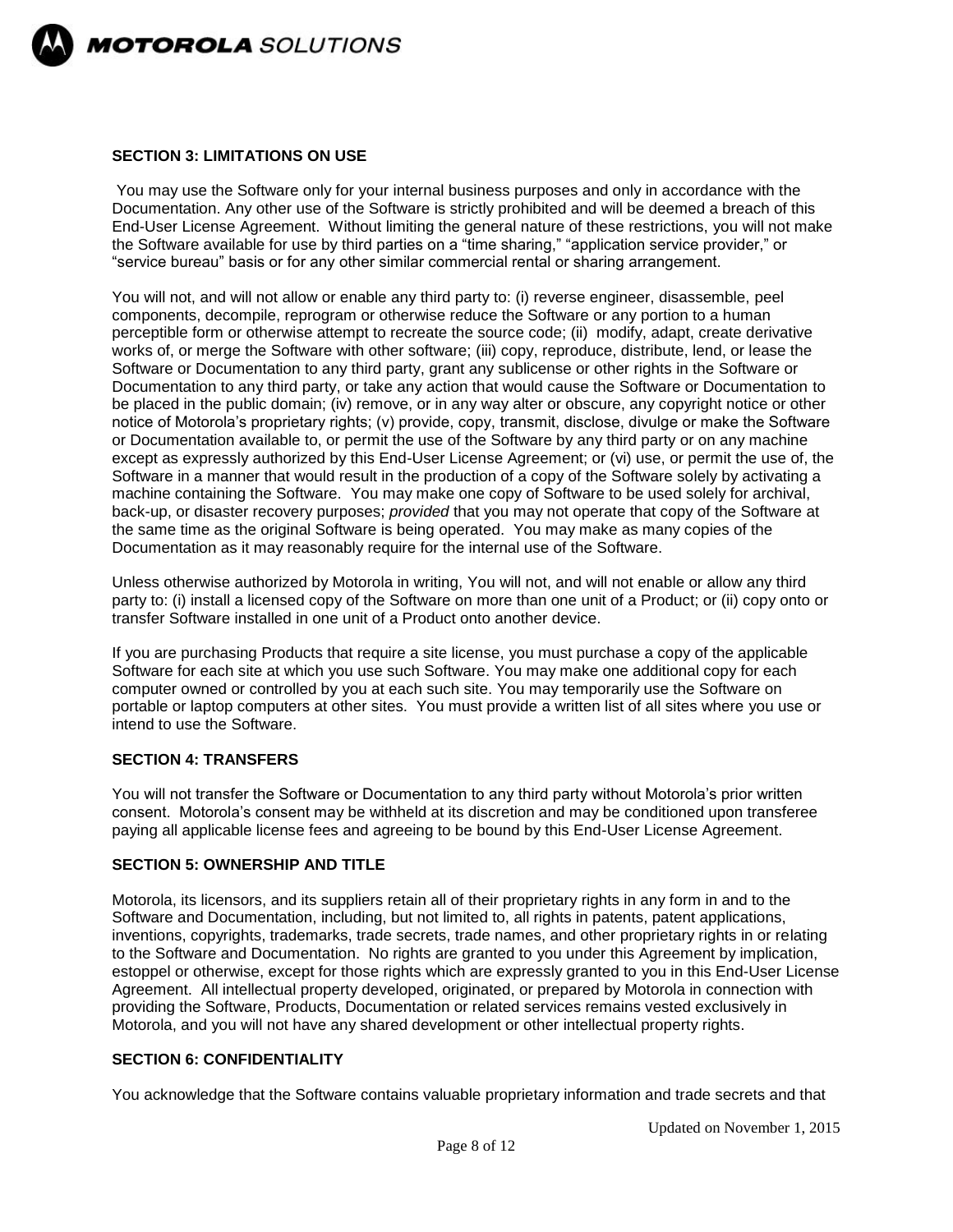

unauthorized dissemination, distribution, modification, reverse engineering, disassembly or other improper use of the Software will result in irreparable harm to Motorola for which monetary damages would be inadequate. Accordingly, you will limit access to the Software to those of its employees and agents who need to use the Software for your internal business.

# **SECTION 7: MAINTENANCE AND SUPPORT**

No maintenance or support is provided under this End-User License Agreement. Maintenance or support, if available, will be provided under a Motorola Software Maintenance and Support Agreement.

# **SECTION 8: LIMITED WARRANTY AND LIMITATION OF LIABILITY**

Unless otherwise specified in the applicable warranty statement, the Documentation or in any other media at the time of shipment of the Software by Motorola, and for the warranty period specified therein, for the first 120 days after initial shipment of the Software to you, Motorola warrants that the Software, when installed and/or used properly, will be free from reproducible defects that materially vary from its published specifications. Motorola does not warrant that your use of the Software or the Products will be uninterrupted or error-free or that the Software or the Products will meet your particular requirements.

MOTOROLA'S TOTAL LIABILITY, AND YOUR SOLE REMEDY, FOR ANY BREACH OF THIS WARRANTY WILL BE LIMITED TO, AT MOTOROLA'S OPTION, REPAIR OR REPLACEMENT OF THE SOFTWARE OR PAYMENT OF YOUR ACTUAL DAMAGES UP TO THE AMOUNT PAID TO MOTOROLA FOR THE SOFTWARE OR THE INDIVIDUAL PRODUCT IN WHICH THE SOFTWARE IS EMBEDDED OR FOR WHICH IT WAS PROVIDED. THIS WARRANTY EXTENDS ONLY TO YOU AS THE FIRST PURCHASER OF THE SOFTWARE; SUBSEQUENT TRANSFEREES MUST ACCEPT THE SOFTWARE "AS IS" AND WITH NO WARRANTIES OF ANY KIND. MOTOROLA DISCLAIMS ALL OTHER WARRANTIES, EXPRESS OR IMPLIED, INCLUDING THE IMPLIED WARRANTIES OF MERCHANTABILITY, NON-INFRINGEMENT, AND FITNESS FOR A PARTICULAR PURPOSE.

IN NO EVENT WILL MOTOROLA BE LIABLE FOR SPECIAL, INCIDENTAL OR CONSEQUENTIAL DAMAGES, INCLUDING, BUT NOT LIMITED TO, LOSS OF USE, TIME OR DATA, INCONVENIENCE, COMMERCIAL LOSS, LOST PROFITS, OR SAVINGS, TO THE FULL EXTENT SUCH MAY BE DISCLAIMED BY LAW, EVEN IF ADVISED OF THE POSSIBILITY OF SUCH DAMAGES. THE LIMITATIONS IN THIS PARAGRAPH WILL APPLY NOTWITHSTANDING ANY FAILURE OF ESSENTIAL PURPOSE OF ANY LIMITED REMEDY.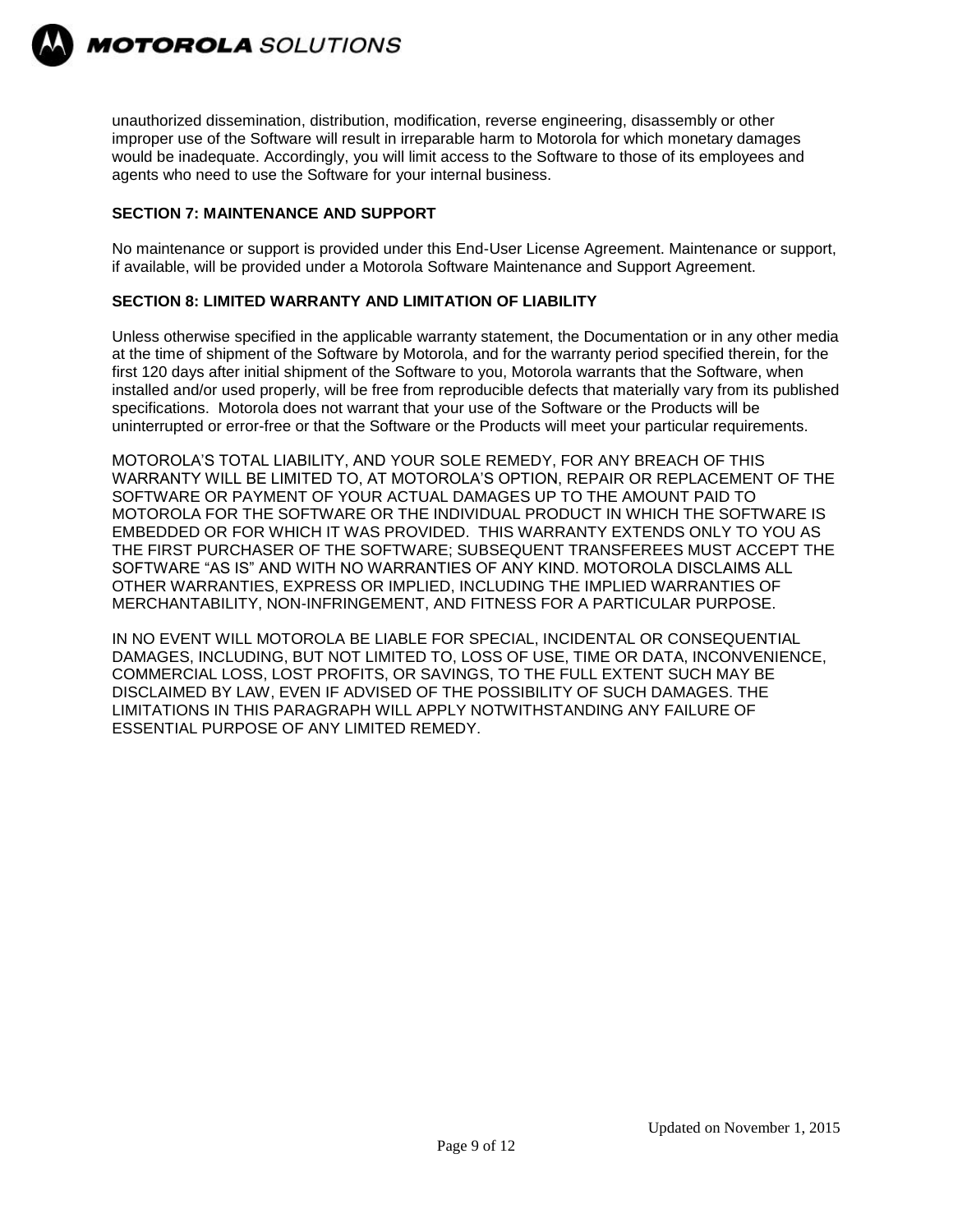

# **BATTERY WARRANTY**

# **I. WHAT THIS WARRANTY COVERS AND FOR HOW LONG:**

During the applicable Warranty Period, Motorola Solutions, Inc. ("Motorola") warrants the Motorola supplied batteries listed below ("Product") as follows. The Products will maintain a capacity of 80% of rated capacity (70% for PMNN4093 and RNN4007) under normal use and service for a period of time from the date of manufacture as scheduled below. Motorola warrants against defects in material and workmanship under normal use and service for a period of time from the date of manufacture as scheduled below. Date of manufacture is determined by the date code shown on the Product.

| Workmanship<br><b>Warranty Period</b> | Capacity<br><b>Warranty Period</b> |
|---------------------------------------|------------------------------------|
|                                       |                                    |
| 48 months                             | 24 months *                        |
| 48 months                             | 18 months *                        |
|                                       |                                    |

\* *IMPRES batteries NOT charged exclusively in IMPRES chargers receive a 6 month capacity warranty reduction (i.e. 18 months instead of 24 for NiCD, and 12 months instead of 18 for NiMD & Li-ion).*

| Motorola Original Batteries        |              |           |
|------------------------------------|--------------|-----------|
| Nickel-Cadmium                     | 48 months ** | 18 months |
| Nickel-Metal Hydride / Lithium-ion | 48 months ** | 12 months |

\*\* *12 months for SL series batteries (HKNN4013, PMNN4425 & PMNN4459).*

|  | Mag One Batteries | 12 months | 12 months |
|--|-------------------|-----------|-----------|
|--|-------------------|-----------|-----------|

Products will be replaced with new or reconditioned parts during the applicable Warranty Period if the battery capacity falls below 80% of rated capacity.

A Product will be replaced during the applicable Warranty Period if:

- 1) the battery develops leakage;
- 2) the battery clip breaks due to poor workmanship;
- 3) the battery's seam welds open; or
- 4) the battery has contact problems with either the applicable two-way radio or battery charger due to misalignment or plastic residue blocking the battery's contacts

Replacement batteries are warranted for the balance of the original applicable warranty period.

Motorola, at its option, will replace the Product with new or reconditioned parts at no charge during the applicable warranty period provided it is returned in accordance with the terms of this warranty. This warranty is extended by Motorola to the original end user purchaser only and is not assignable or transferable to any other party. This is the complete warranty for the Product supplied by Motorola. Motorola assumes no obligations or liability for additions or modifications to this warranty unless made in writing and signed by an officer of Motorola. Motorola is not responsible in any way for any ancillary equipment not furnished by Motorola which is attached to or used in connection with the Product or for operation of the Product with any ancillary equipment, and all such equipment is expressly excluded from this warranty. For battery recycling information please call 1-800-422-4210 for details and request your RBRC shipper ID registration form.

#### **II. GENERAL PROVISIONS:**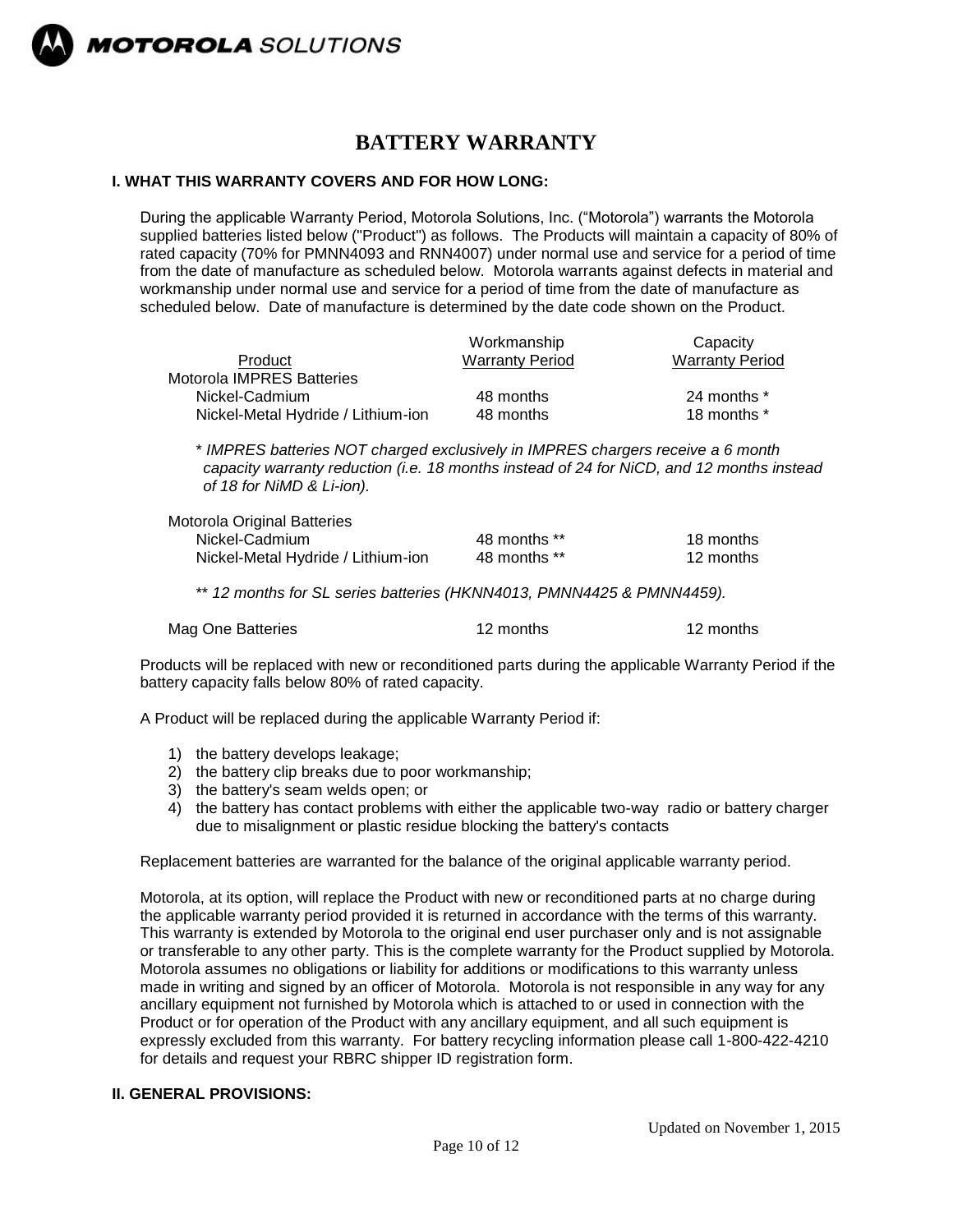

This warranty sets forth the full extent of Motorola's responsibilities regarding the Product. Repair, replacement or refund of the purchase price, at Motorola's option, is the exclusive remedy. THIS WARRANTY IS GIVEN IN LIEU OF ALL OTHER EXPRESS WARRANTIES. MOTOROLA DISCLAIMS ALL OTHER WARRANTIES OR CONDITIONS, EXPRESS OR IMPLIED, INCLUDING THE IMPLIED WARRANTIES OR CONDITIONS OF MERCHANTABILITY AND FITNESS FOR A PARTICULAR PURPOSE. IN NO EVENT SHALL MOTOROLA BE LIABLE FOR DAMAGES IN EXCESS OF THE PURCHASE PRICE OF THE PRODUCT, FOR ANY LOSS OF USE, LOSS OF TIME, INCONVENIENCE, COMMERCIAL LOSS, LOST PROFITS OR SAVINGS OR OTHER INCIDENTAL, SPECIAL, INDIRECT OR CONSEQUENTIAL DAMAGES ARISING OUT OF THE USE OR INABILITY TO USE SUCH PRODUCT, TO THE FULL EXTENT SUCH MAY BE DISCLAIMED BY LAW.

#### **III. HOW TO GET WARRANTY SERVICE:**

Purchaser must notify Motorola's representative or call at 1-800-422-4210 within the applicable warranty period for information regarding warranty service.

#### **IV. WHAT THIS WARRANTY DOES NOT COVER:**

- A) Defects or damage resulting from use of the Product in other than its normal and customary manner.
- B) Defects or damage from misuse, accident, water, or neglect.
- C) Defects or damage from improper testing, operation, maintenance, installation, alteration, modification, or adjustment.
- D) Breakage or damage to antennas unless caused directly by defects in material workmanship.
- E) A Product subjected to unauthorized Product modifications, disassemblies or repairs (including, without limitation, the addition to the Product of non-Motorola supplied equipment) which adversely affect performance of the Product or interfere with Motorola's normal warranty inspection and testing of the Product to verify any warranty claim.
- F) Product which has had the serial number removed or made illegible.
- G) Freight costs to the repair depot.
- H) A Product which, due to illegal or unauthorized alteration of the software/firmware in the Product,

does not function in accordance with Motorola's published specifications or with the FCC type

acceptance labeling in effect for the Product at the time the Product was initially distributed from

Motorola.

- I) Scratches or other cosmetic damage to Product surfaces that does not affect the operation of the Product.
- J) That the software in the Product will meet the purchaser's requirements or that the operation of the software will be uninterrupted or error-free.
- K) Normal and customary wear and tear.